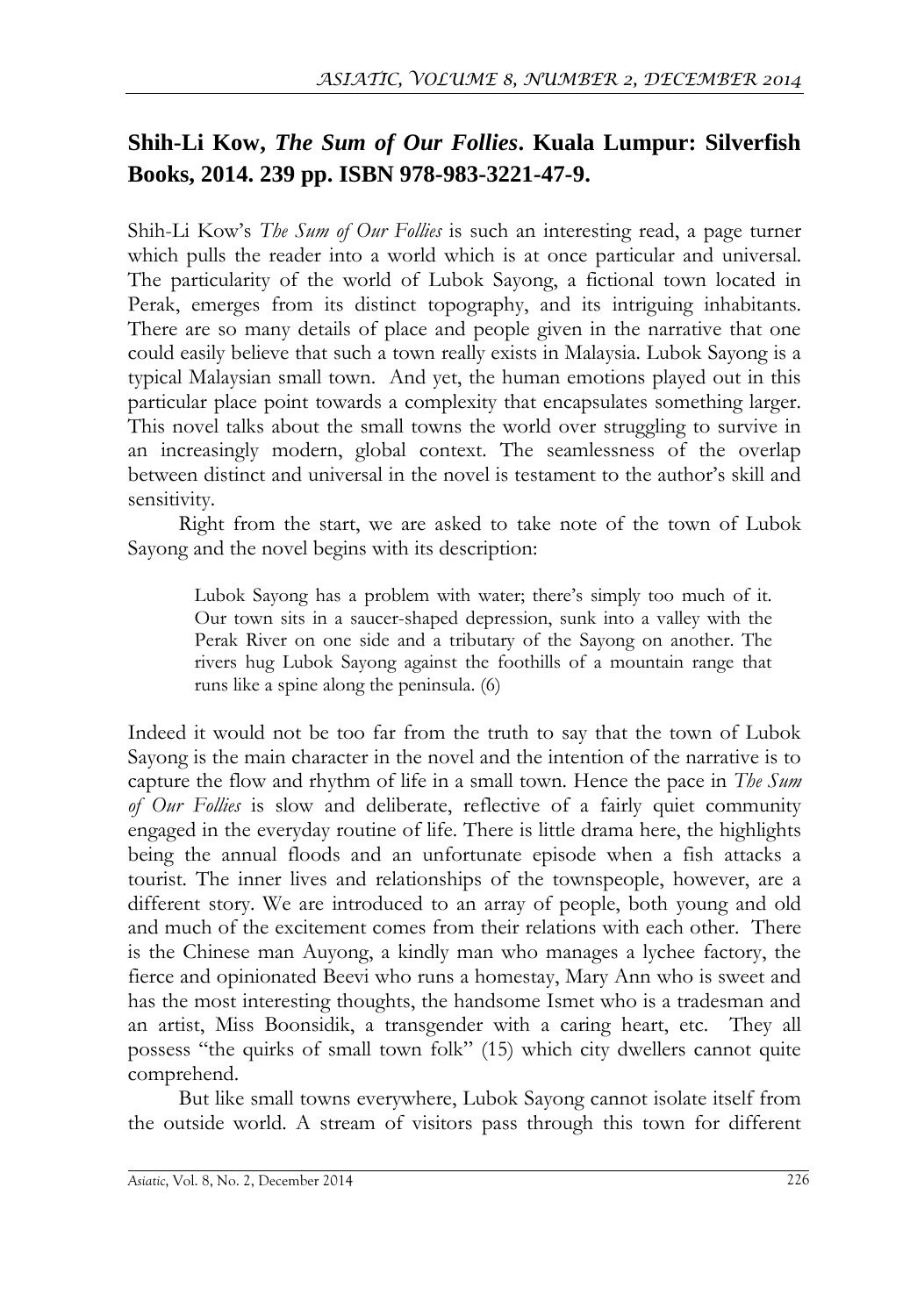reasons and they are mostly unwelcome. There are the concerned folk from the cities who offer help during the floods: "In truth, many of us preferred the lazy help of the police and fire department. With them, we shared the companionship of quiet waiting and a patient tolerance of inefficiency" (16). There are the political parties which drag themselves to the town, courting votes. Then there are the tourists who are charmed by the quaintness of small places and its people, "evolutionary collateral damage, soon to disappear" (92).

Here it is pertinent to note that Shih-Li Kow's writing is all the more engaging because it is laced with liberal doses of humour. Though the novel is replete with local references and issues which most Malaysian readers will immediately identify, the funny situations the characters find themselves in and their own curious natures would appeal to any reader with an eye for the idiosyncrasies in human nature.

Noteworthy is the fact that the two narrators in the novel, Auyong and Mary Ann, are "outsiders," folk from Kuala Lumpur who have come to claim Lubok Sayong as home. Various circumstances bring them to the town. Auyong wants to flee from harried city life: "The hypermarket I used to manage back in those days in the city had more people passing through its checkout lines daily than the entire population of Lubok Sayong" (91). But he goes on to say, "In the last quarter of my time on earth… there was much comfort in being addressed by name by familiar faces" (91). Mary Ann is brought by her adopted parents to live here. Sad and confused at first, Mary Ann grows to be protective of her little town. Once, when her best friend tells her that Kuchai Lama in Kuala Lumpur is like a small town, the young girl's response, though not complimentary on the surface, belies her love for her hometown: "No, it's nothing like a small town. Everyone's fighting here, moving fast, not drugged out on boredom like in Lubok Sayong" (157). Together, the voices of the elderly Chinese man and the young Eurasian girl, depict the singular delights of living in a small town and the importance of keeping alive "the spirit of place," to quote D.H. Lawrence.

Having two narrators separately recounting the same events gives a layered and multiple perspective in the novel. Added to that, the narrators are of different races and this builds into the communal and multiracial thread in the narrative. Though there are the occasional prejudices (Beevi is unsure of the Chinese side of her family), the different races in this small town share an enviable solidarity. A sense of community prevails especially in trying times. Friendships cross racial boundaries and despite differences, a genuine feeling of caring persists. In the many subtle, and not so subtle, messages that the author hints at in the novel involving current issues in Malaysia, this is perhaps for me, the most important one. The author is aware of differences in race and culture which rigidly categorise people but she chooses to portray her characters with